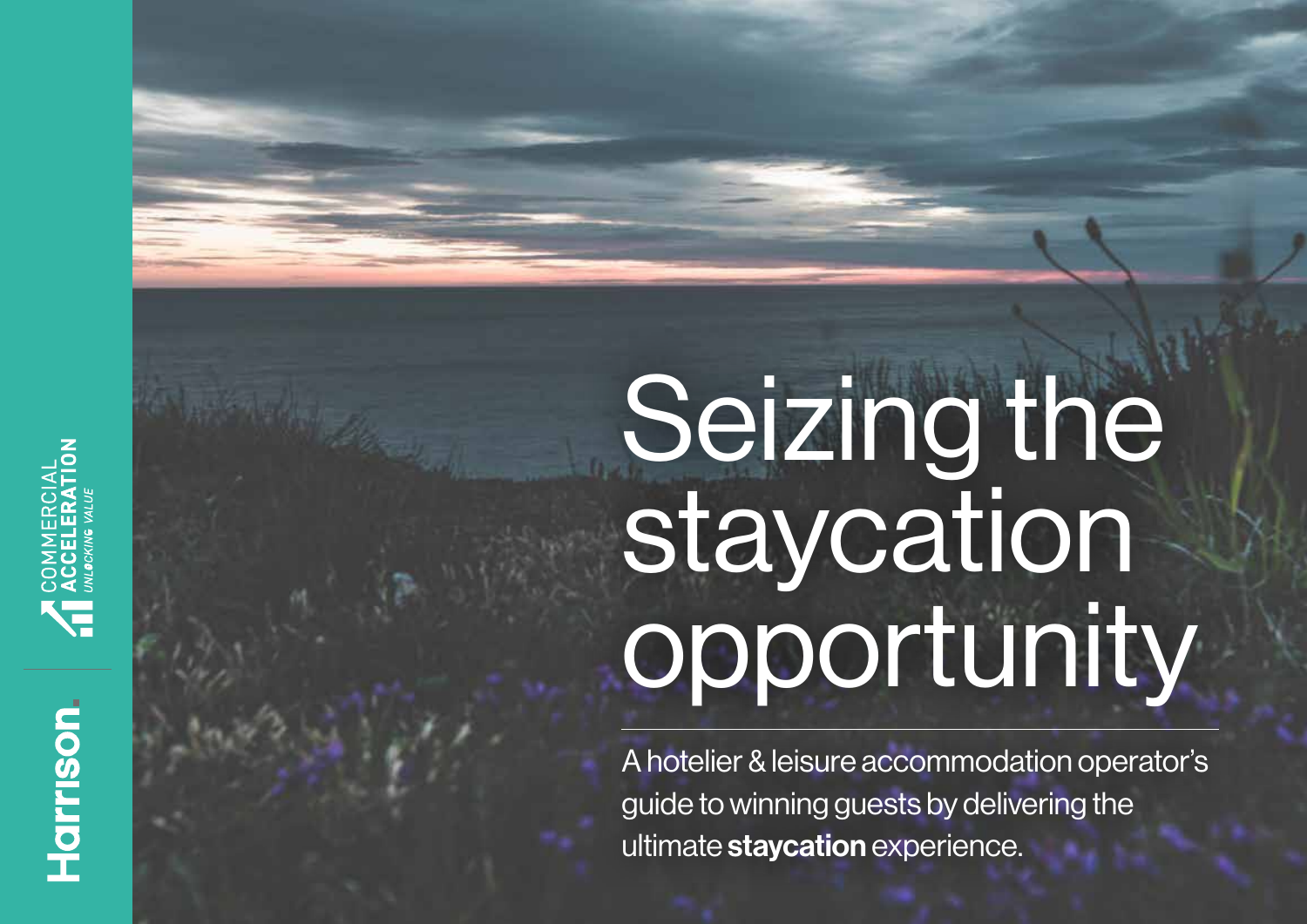## **Going** beyond the basics...

It goes without saying that 2020 was a tough year for **hospitality business owners but with the massive rise of** the staycation in 2022, the UK's leisure accommodation sector has a unique opportunity to bounce back and drive your sales and profits.

We've created a checklist of simple techniques to help you re-emerge delivering a more engaging guest experience from a more marketable destination, whilst improving your bottom line.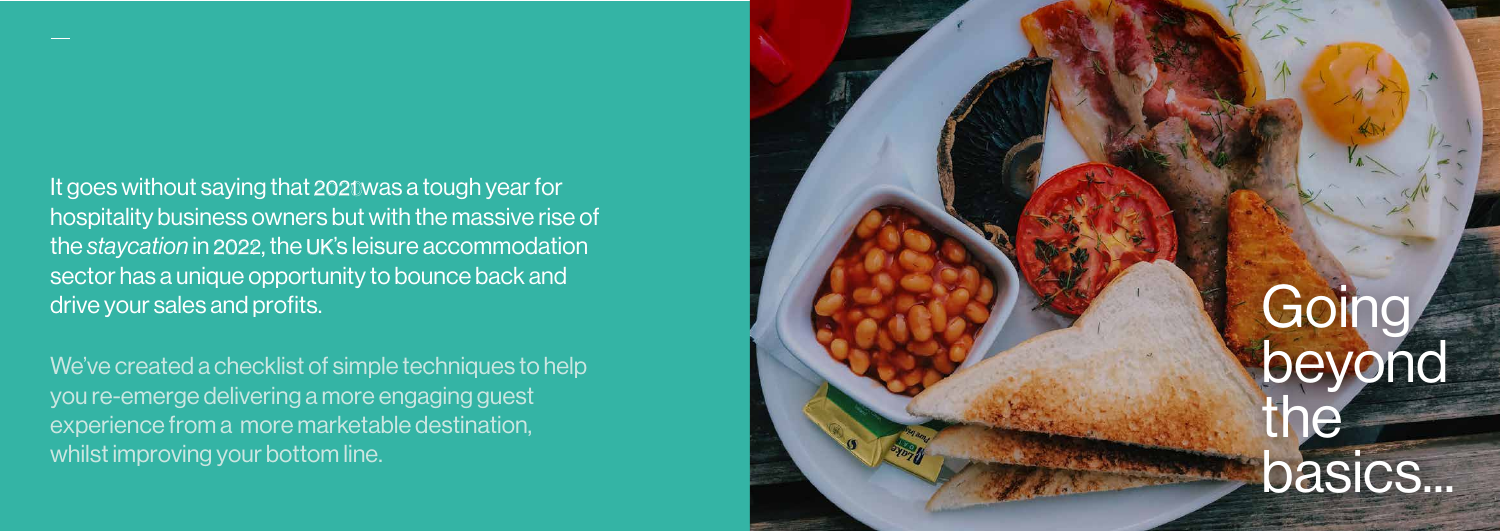Identify spaces that could work harder.

## Can you afford not to consider a more ethical approach?

providing spaces for retail opportunities?

Think local artists and graphic designers, florists and artisans – something like a physical Etsy store. It's an additional revenue stream and an opportunity to engage and support local communities. It's a convenient way for guests to buy holiday gifts.



In an increasingly politicised world it's becoming more important to align with your guests' ethical values and expectations. 82% of global travellers have identified sustainable travel as being important to them, while 58% say they are looking to make more sustainable choices once we can travel again – and 68% of travellers would like the money they spend on travel to go back into the local community.\*

Can you integrate sustainable and ethical elements into your scheme to demonstrate your environmental credentials? Upcycling old chairs, reusing tiles, or simply sourcing joinery and timber work from local suppliers can all help reduce your carbon footprint. It's also a great way of engaging locally and adding authenticity.

BERMONDS LOCKE APARTHOTEL LONDON

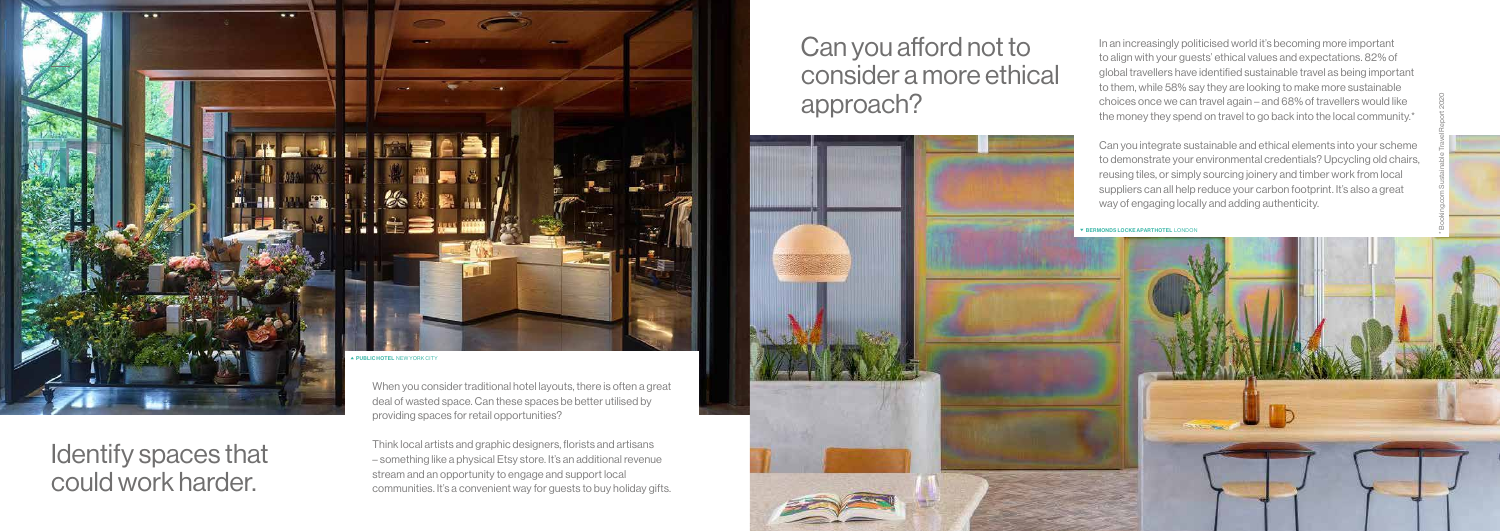### Add value to the experience.

With the right training and strategic relationships, you can add an additional £80/head revenue for each guest by finding the right up-sell and crosssell opportunities for your audience.

It's about considering the whole experience – from bike hire and afternoon tea packages to rainy day family activity packs – there are plenty of ways to both improve your guests holidays (whatever the weather!) and increase your bottom line.



## **Standing** out from the crowd...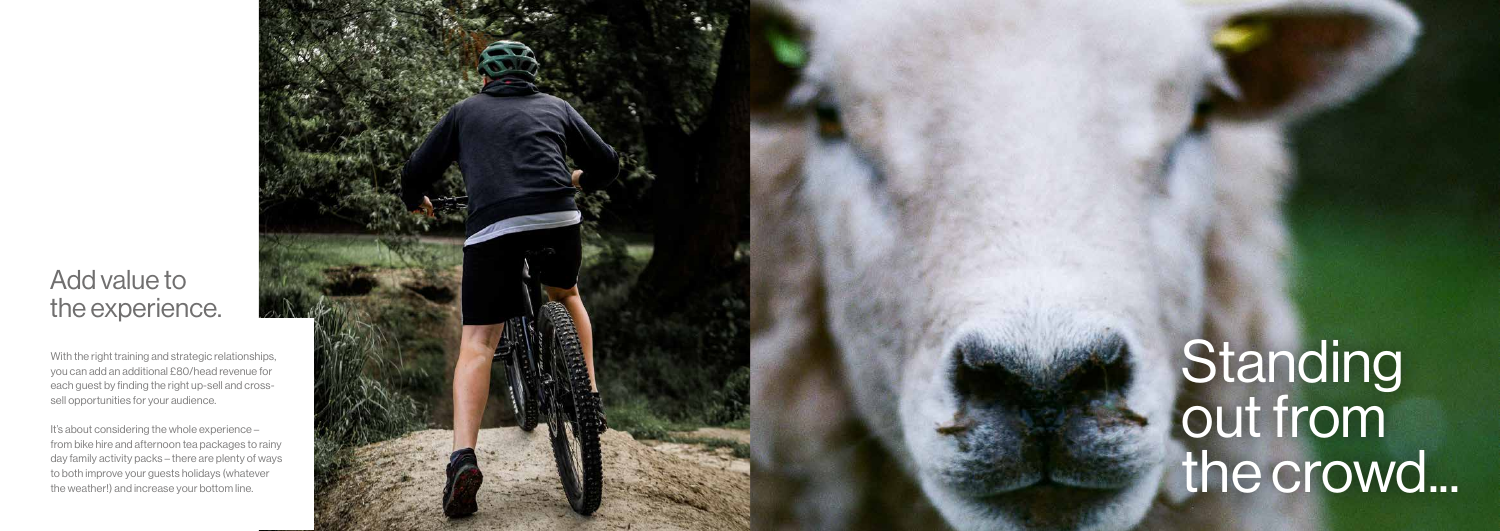What's your story? Does your building have an interesting history? What is unique about your area that makes guests want to visit? Do you have an engaging personal journey or background that adds value to your proposition?

 $\frac{1}{2}$  invoeting in the threshold  $\overline{C}$ investing in the threshold. Consider $\,:\,$ First impressions count. Your entrance communicates instantly what your brand experience is all about. That means it's worth

> Great brand experiences are about storytelling – creating an engaging and marketable point of difference that stimulates interest and increases booking potential.

- you and your brand is about — Whether the customer journey is clear and easy to follow. Can this journey be communicated in an interesting way?
- Can technology, lighting and flexible furnishings help with changing the mood of the entrance to match events and seasons?
- Do your external communications/signage draw potential guests in? Do they give non-residents the confidence to cross the threshold too?

To really stand out from the crowd, it's important to know what you can deliver that your competitors can't. Once you find your unique proposition you can build a sense of discovery around your brand, interior and promotion.

### Make an entrance to be remembered.

### Find the thing that makes you unique.

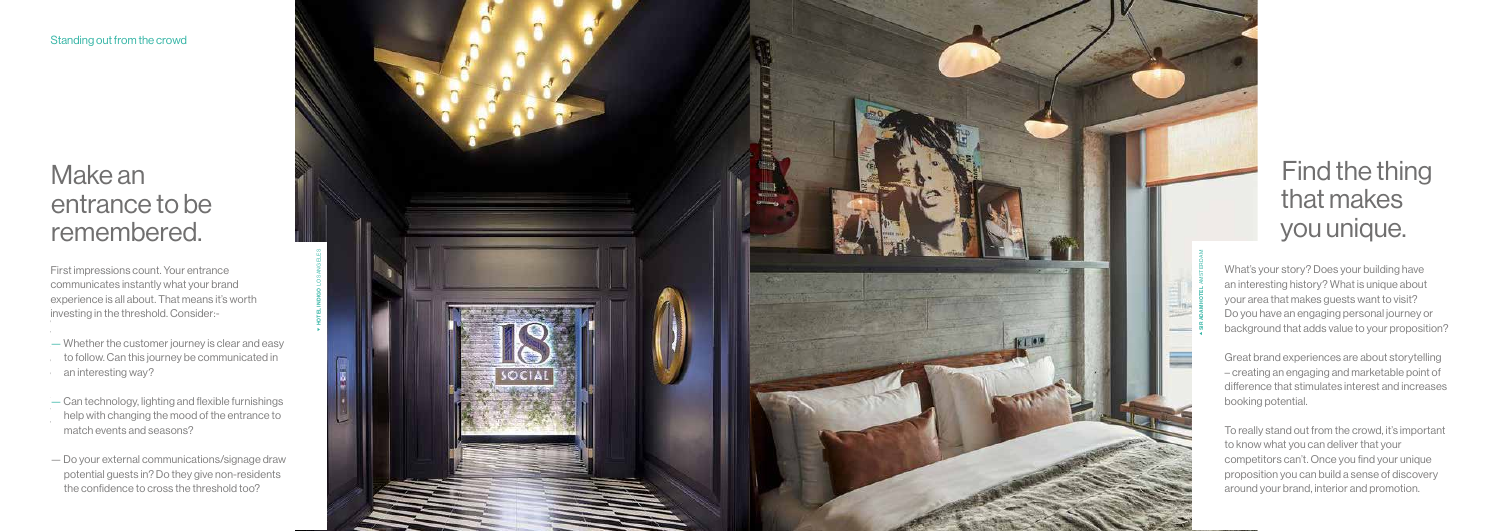Following a brand and space redefinition, the whole experience is now underpinned by a brand essence of 'fables and tales', – it's the foundation for creative decisions made for all interior design and brand touchpoints. The link with storytelling and fiction has lent the environment a sense of escape. The hotel has established a new foundation of authenticity and substance that gives it a clear unique selling point and a new found international appeal.

**ROBERT GOUGH** OWNER OF GOUGH HOTELS

- CLIENT Gough Hotel Group
- **SCOPE** Brand strategy & identity,<br>space planning, interior design<br>& realisation, project management.
- BUDGET £600K

#### ENTER A PLACE OF MYTH & FABLE.

"We are confident that our new look and feel has both impressed returning guests and made the Angel Hotel a genuine destination for people coming from further afield."

ROI REPAID 18 months

% GROWTH 35% monthly average

The Angel Hotel is an imposing Georgian coaching house dating back to the 12th century. A full site appraisal revealed that remodelling the bar and restaurant experience and creating a more defined identity would attract the growing 'staycation' market and re-engage the local community.

Here was an opportunity to exploit what works best in any durable design – storytelling. The hotel is famed for its association with the writer Charles Dickens, who stayed there three times in the 19th century, referencing the hotel in his book, 'The Pickwick Papers'.

Brand narrative revealing the unique heritage of the hotel and local legends

Y

AN ANGEL WITH EPIC TALES OF GUARDIAN WOLVES, AND **DICKENSIAN** FOLLY.







# Telling stories.